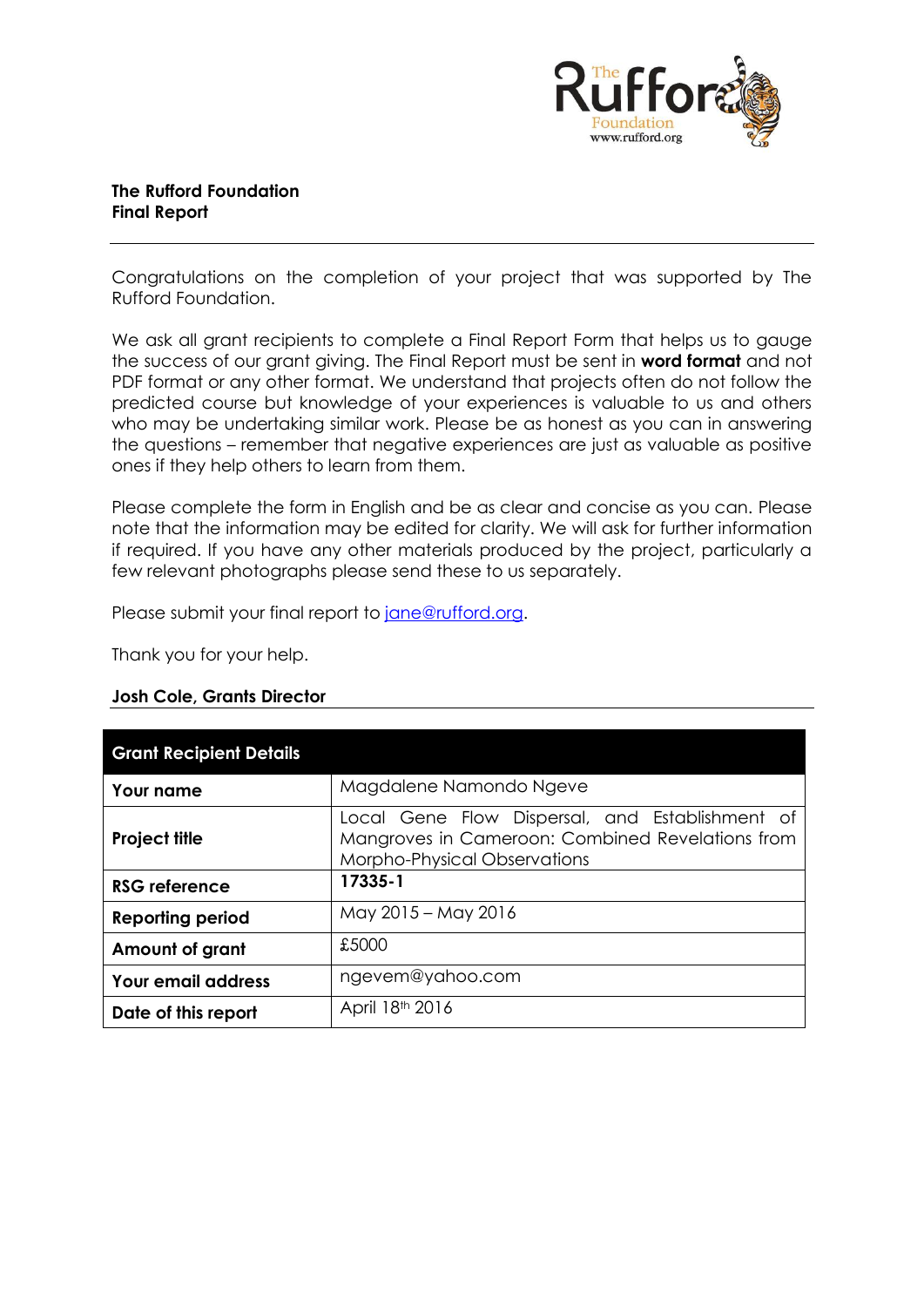

**1. Please indicate the level of achievement of the project's original objectives and include any relevant comments on factors affecting this.** 

| <b>Objective</b>                                                                                  | <b>Not</b><br>achieved | Partially<br>achieved | Fully<br>achieved | <b>Comments</b>                               |  |
|---------------------------------------------------------------------------------------------------|------------------------|-----------------------|-------------------|-----------------------------------------------|--|
| Assessment of the fate of<br>mangrove propagules<br>after abscission                              |                        |                       | $\sqrt{}$         | Please refer to comment 1<br>and<br>comment 4 |  |
| Investigation of<br>the<br>optimal ambient<br>(physical) conditions for<br>mangrove establishment |                        |                       | V                 | Please refer to comment 2 and<br>comment 4    |  |
| Investigation of<br>local<br>gene flow<br>through<br>capture-mark-release-<br>flow experiments    |                        |                       | $\sqrt{ }$        | Please refer to comment 3                     |  |
| Investigation of gene<br>flow through the use of<br>molecular (microsatellite)<br>markers.        |                        |                       | $\sqrt{}$         | Please refer to comment 3                     |  |

**Comment 1:** For this objective we investigated the fate of propagules post abscission from their mother trees. This was done considering 5 probable environmental conditions that a propagule could deal with when it is released from its parent tree in the wild: (1) Fresh water, (2) Half saline water (salinity of about 17 ppt), (3) Saline water (salinity of 35 ppt), (4) Dry and seldom inundated soil (salinity: 0.002ppt), (5) Mud (salinity: 0.002ppt), and (6) Sand (salinity: 0.002ppt). Each experimental condition was in a separate plastic bath. We monitored temperature and air humidity (as well as light) every day. Propagule growth was measured every 10 days. This allowed us to fully understand the viability of propagules under variable environmental condition and how they tend to respond under different constraints. Propagules in Mud started growing first, but those in the sand grew longer roots overall, indicating that irrespective of an early unset of rooting in the mud, both sediment types trigger rooting very well. Nevertheless, delayed dormancy was observed for propagules in fresh and half-saline water (where no sediment was present), where propagules only started rooting after the 4<sup>th</sup> and 5<sup>th</sup> weeks, and earlier in the fresh water, than in the half-saline water, where growth was much faster and longer ones started. Currently propagules in the saline water still have not developed any roots. It is interesting to note that this high salinity experiment resulted in the highest propagule mortality, especially for treatments in the light (direct sun light). These results indicate that propagules that remain afloat for too long, without finding suitable sediment to strand, could begin rooting after a period of dormancy if they are in the catchments where salinity levels are not low since rooting is highly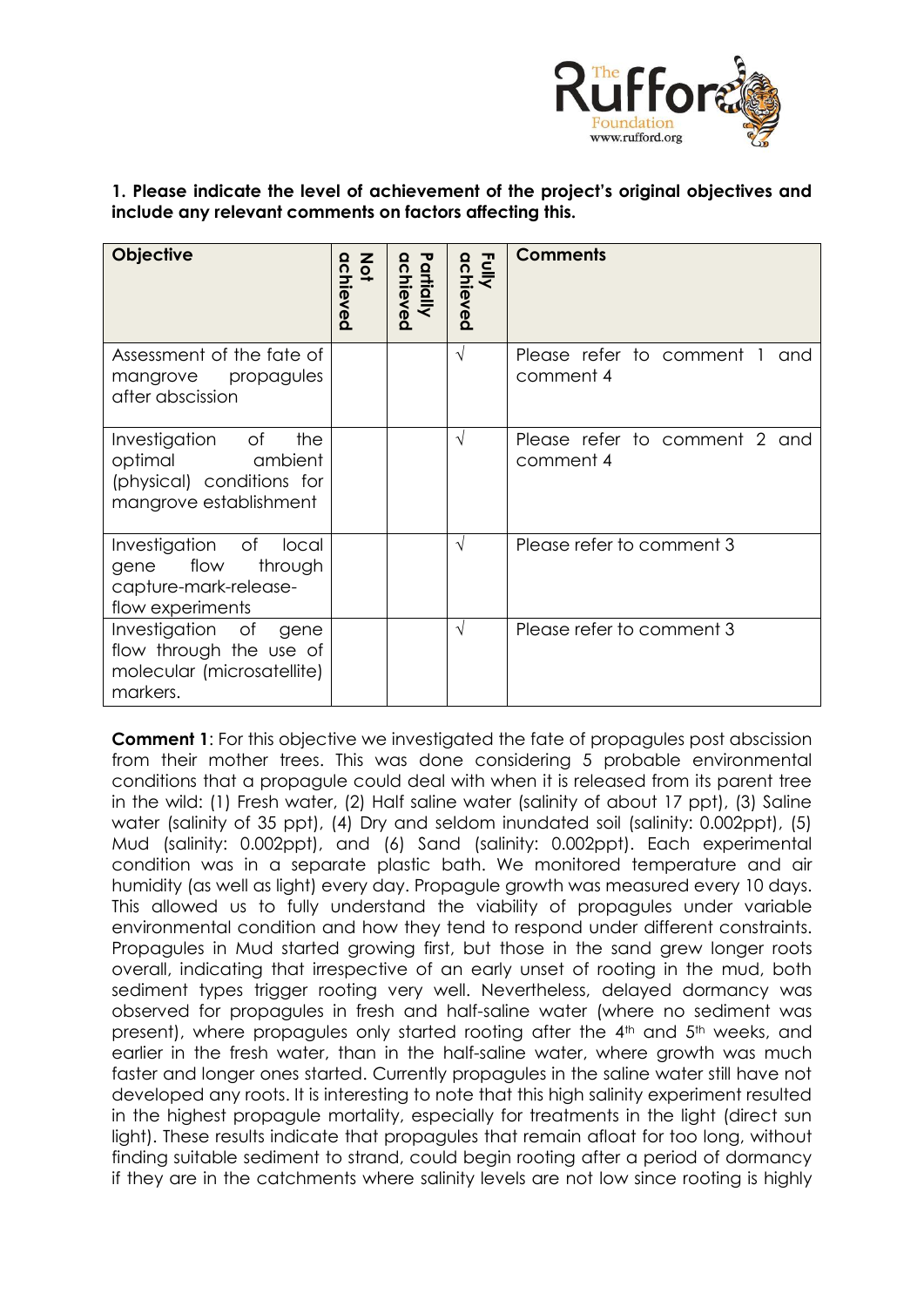

reduced in plain sea water. Root bumps and a few roots also were observed in a few of the propagules in the treatment of dry soil, indicating high resistance to drought for *Rhizophora racemosa* propagules. Data analyses on these are still being carried out for this study, but a look at Fig 1 below summarises the preliminary results.

**Comment 2:** From our experiments on the fate of propagules post abscission, our data indicated that mud and low saline conditions (fresh water) are the strongest root triggers in propagules. Therefore, to investigate the optimal growth and establishment conditions of propagules we had six experimental setups, we tested 3 experimental conditions: (1) Mud in fresh water conditions, (2) Mud in half-saline conditions and (3) Mud in saline conditions in Light (mimic of high light availability in mangrove forest edges). A second treatment of all three experimental conditions above was done in the shade (mimic of limited light due to mangrove dense canopy cover), to investigate propagule growths interactions of salinity and light (and thus a temperature gradient). This was done considering two major Lightvarying conditions in order to investigate the role of Light availability at the forest edges of mangroves versus the shade of the dense canopy on mangrove seedling growth and establishment. Statistical tests are still on-going but our preliminary results show that propagules in the shade compensate for the absence of light by remaining ever-green, to make use of the little light that filters through, for optimal photosynthesis. Propagules in light generally turned brownish after 1 - 2 weeks even when still viable. After 3 weeks, the numbers of rooting propagules (as well as the mean length of the longest root) in the light treatments were generally significantly higher than their shade counterparts, for all 3 test conditions. Also the mean number of roots per propagules was the same for both shade and light Freshwater mud treatments but increased in shade half saline and saline mud conditions than Light counterparts. Indicating an initial assignment of more energy to increase root numbers in the shady saline environments than light freshwater environments, at the early rooting weeks. After 6 weeks, the mean number of roots per propagules was highest in the light-fresh water mud treatment, and almost equal in the other treatment. Average root length after six weeks was highest in light-freshwater mud and light-half saline mud treatments and lowest in the saline mud conditions of both shade and light. The Light-Freshwater mud treatment was the first and only to have propagules which were leafing after 6 weeks. The overall growth after 15 weeks decreased with increasing salinity for the light treatments and propagules in the light generally grew better than those in the shade (except for those in sea water mud (max salinity of 34 ppts) where those in the shade grew better than those in the Light). This indicates a strong interaction between high salinities and limited light of dense mangrove forest on seedling growth. This implies propagules that get to strand in the dense mangrove canopy experience reduced growth, but will surely survive if other stressors, such as high salinity, are absent. In the presence of high saline conditions, propagules in the shade (under dense canopy) as well as those in the light (forest edges) are both restricted to an equal extent. Therefore the major determinant of propagule growth is salinity and moisture rather than light availability (although in comparing sites with low salinities, those in the light grow better than those in the canopy shade).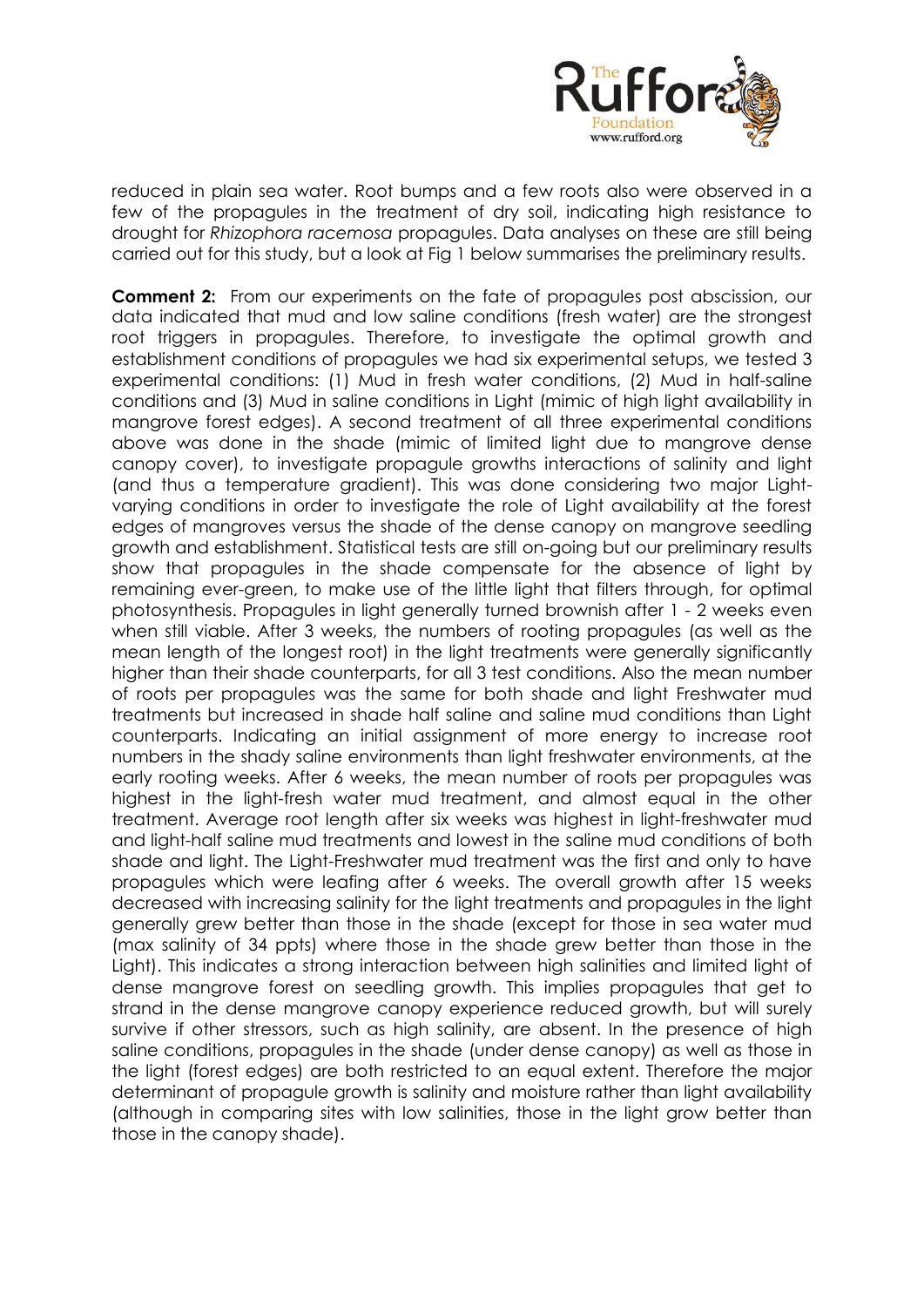

**Comment 3**: We harvested 600 matured propagules, marked (painted) and released them to observe seed dispersal direction and landscape connectivity for the highly fragmented mangroves of the Wouri River. The insight on the dispersal dynamics of both seeds and pollen (see comment 4 below) is very crucial for the conservation of these populations. Capture-release experiments indicate dispersal is bidirectional along the Wouri River (Fig. 2), mediated by the tides in the upstream direction and by the river currents in the downstream direction. We collected leaf material from 650 individuals (2 leaves per tree) and in another case study we collected 30 propagules and 2 leaves per tree from 10 trees in a plot (3 plots were sampled). From these samples we obtained high quality DNA in the laboratory, which with molecular procedures we were able to assess genetic diversity and gene flow and found that patterns are in congruence with the capture release experiments of propagules. The manuscript written from these data has been completed and submitted. We found that for this estuary, mangroves of the protected area (Douala-Edea Reserve) have the lowest genetic diversity. This highlights the impact of historical pressures on "recently" protected areas, and calls for the need to increase the number of protected areas within this area. Interesting, we also found that the smallest and most vulnerable populations near the wouri bridged have the highest genetic diversity. Since genetic diversity has a positive correlation with (theoretical) resilience, these populations need to be protected and the use their propagules in different afforestation schemes should be considered so as to conserve their unique genetic heritage. These findings were also presented in an oral presentation at an international conference (see below) and have been recently submitted to *Hydrobiologia* journal for publication. In the second case study of propagules and leaves of mother trees to assess cross pollination and (gene flow via pollen transfer), data analyses are being carried out.

**Comment 4:** This was normally not one of our objectives, but while carrying out our work, we had the opportunity to asses "uncommon" threats to mangrove seedling survival and growth in the wild for the mangrove populations of the Wouri River. Focus group discussions and field observations revealed that mangrove populations of the Wouri River are plagued with "uncommon" threats, in addition to the widely reported (illegal) wood extraction and pollution. These threats include: intensive sand extraction, removal of the mangrove sediments (from mangrove forest floor) for creation of anti-erosion barriers and land reclamation, and invasive species (*Nypa fruticans* which reduces available habitat and water hyacinth: *Eichhornia crassipes*, which traps and retain propagules in their mats and prevent them from locating potential suitable habitats to strand). The extent to which these different threats affect these mangroves shall be assessed.

## **2. Please explain any unforeseen difficulties that arose during the project and how these were tackled (if relevant).**

Increase in the prices of fuel was the major challenge encountered but this was taken care of by supplementary funding received from our institution. Also unexpected rains and primate predation of our propagules disturbed the early stages of some of our growth experimental set ups. So we adapted to deal with this and carried out our experiments in more controlled environments.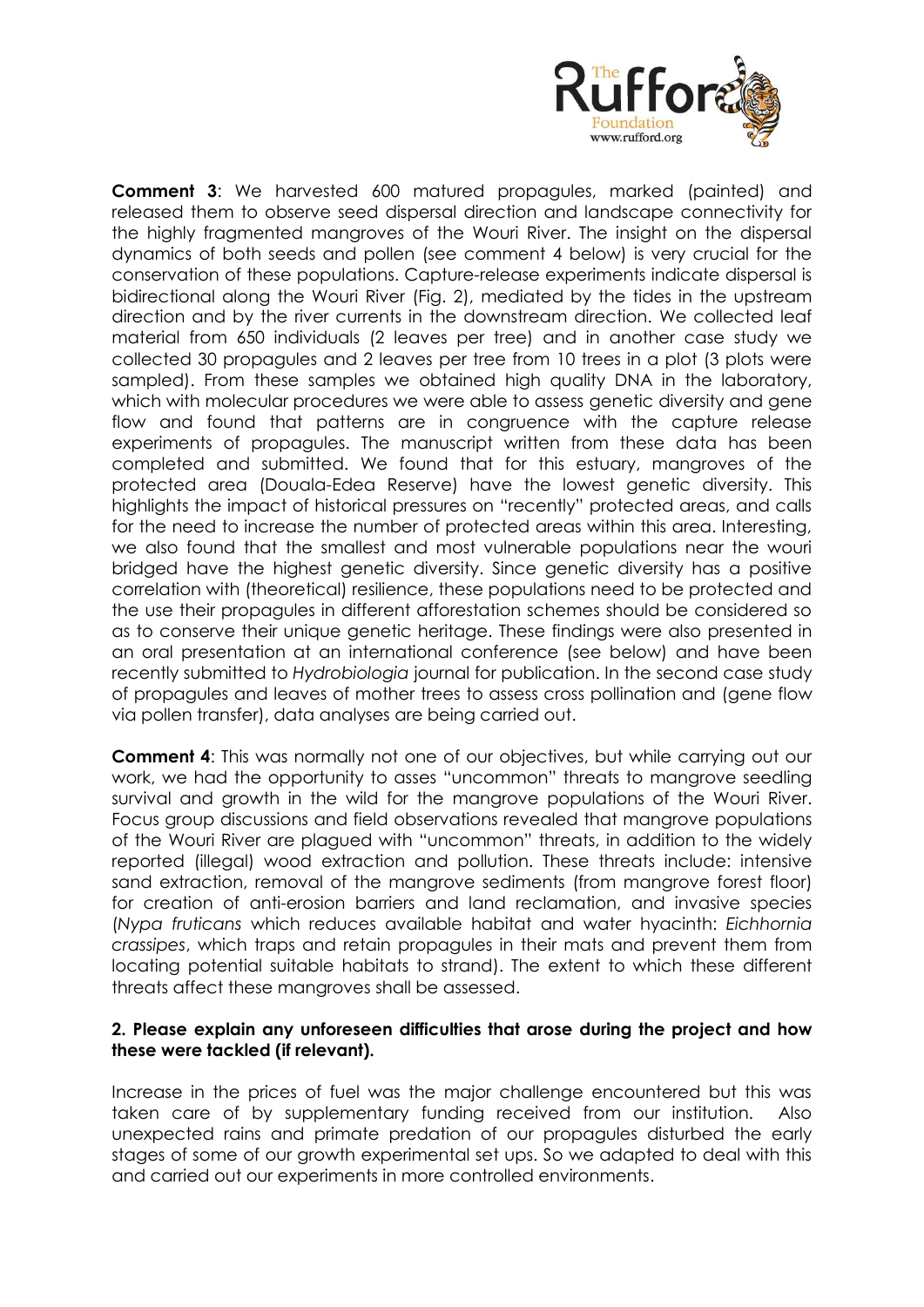

## **3. Briefly describe the three most important outcomes of your project.**

- i. Unveiling genetic diversity and local gene flow (by pollen and by seed dispersal) among these *Rhizophora racemosa* populations of the Cameroon Estuary complex has been achieved. This will then allow the managers of these ecosystems to consider this very important concept to conservation, in future conservation efforts and schemes.
- ii. Seed dispersal along the Wouri River is bidirectional, mediated in the downstream direction by the river currents and in the upstream direction by tides. The overall gene flow along this estuary is very high such that they form one genetic cluster, likely due to the strong hydrodynamic patterns of this estuary. This high rate of gene flow implies that these populations are not experiencing any drift and thus remain a self-sustaining forest ecosystems (and have the potential to recover) should the current challenges be removed, with no human intervention on tree planting.
- iii. A propagule's fate post abscission from the mother tree is determined by that of the type of environment it finds itself. Although these propagules have large reserved of water and nutrients, survival chances greatly decline with aridity and with increasing salinity. Immediate growth occurs for propagules in moist sediment (both sand and mud), while delayed dormancy occurs for floating propagules in fresh and half saline media. Propagule mortality is extremely high for those floating for long periods in open sea water. This information is also relevant to managers of these ecosystems in the development of nurseries for these species and subsequent reintroduction of nursed seedlings in the wild, where care should be takes on local conditions to enable optimal survival of reintroduced seedlings.
- iv. Salinity rather than light availability determines propagule survival and establishment, where humidity is optimal. Nevertheless limited light availability is restrictive on early growth of seedlings. Bearing this in mind, managers can strongly advocate against the canalization and damming of rivers that feed mangrove creeks and catchments. This so because with sea level rise and the subsequent saline intrusion into catchments, these low salt-tolerant species are highly at risk.
- v. Highlighting the existence of the "uncommon" threats to mangroves seedling survival, in addition to the knowledge obtained from physical growth conditions, is very crucial in strategizing for the management of the mangrove forest of the Wouri particularly (and everywhere such threats do occur). Should policy makers focus on alleviating sand extraction pressure and mangrove sediment removal (as these greatly reduces available substrate for the stranding of propagules), recovery of these systems will be quicker.

## **4. Briefly describe the involvement of local communities and how they have benefitted from the project (if relevant).**

Local communities helped to keep intruders away from the experimental setups and others volunteered (to join the paid field assistants) to helping in the retrieval of propagules, while swimming for leisure. Local communities also participated in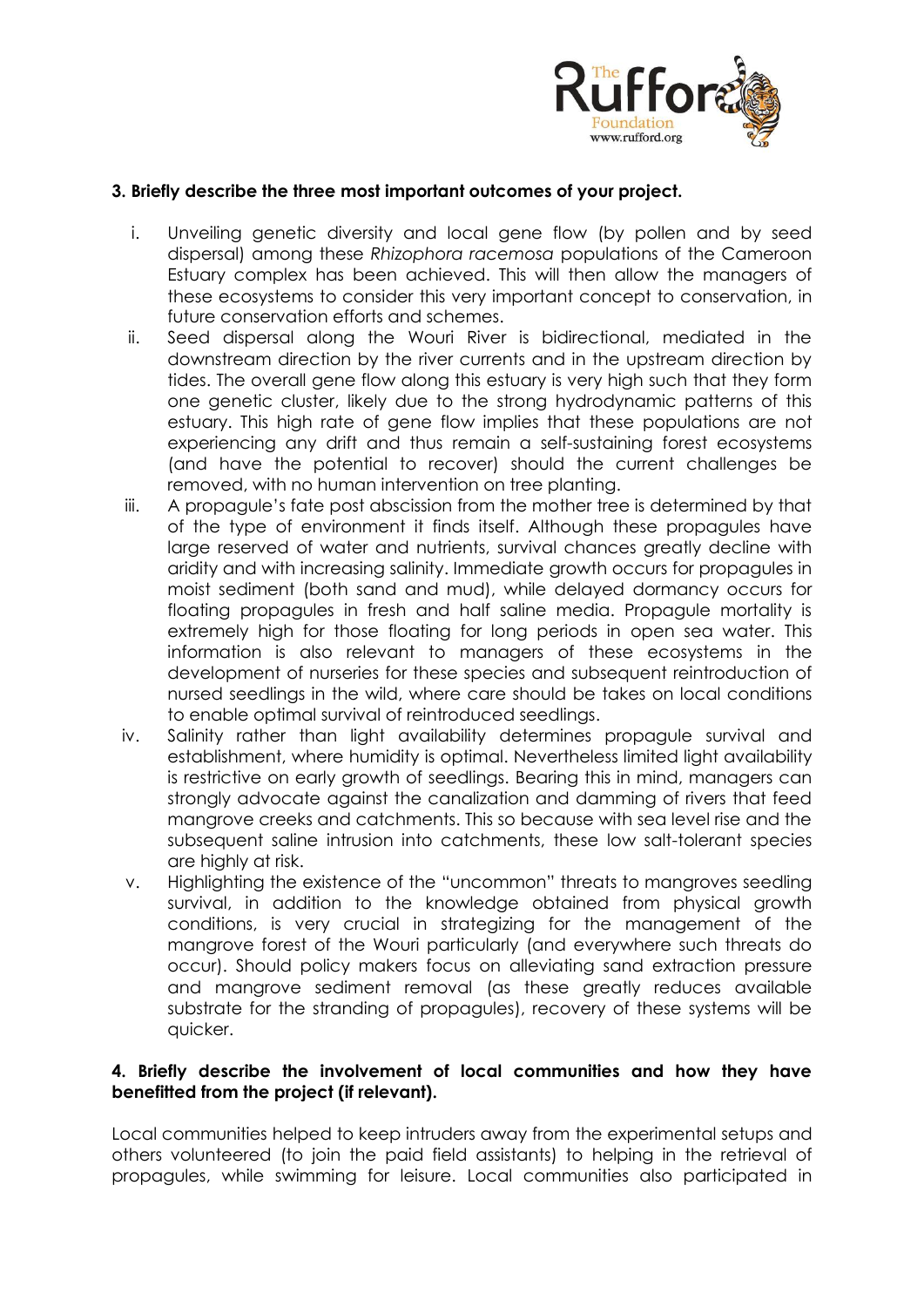

focused group discussion and some interviews to give us preliminary insights on the ecosystem and the (current) human-induced threats they face.

## **5. Are there any plans to continue this work?**

Yes we do have plans to continue the work. Our field work revealed that community perception towards mangrove ecosystems and their conservation very negative. Also, we received several intriguing questions from the local communities and some school children about mangroves. This calls for dire need to increase capacity building and create awareness, through campaigns, training workshops and seminars. This will enhance the involvement of these stakeholders in participatory management. Together with local NGO's, we plan to carry out a thorough assessment of local ecological perception, valuation and knowledge of mangrove ecosystems, and how this can be improved through education and training and how all of these can be used in formulating better conservation scheme for these mangroves. We also intend to create awareness in primary and secondary schools, to educate the coming generations on mangrove ecosystems and other ecosystems. We also have plans to incorporate other mangrove areas along the coast of Cameroon; this will facilitate regional integration of the different mangrove areas in management efforts. Therefore we have plans to apply for a  $2<sup>nd</sup>$  Rufford Foundation Small Grant to carry out our project on the education of local communities and students on mangrove ecosystem conservation.

#### **6. How do you plan to share the results of your work with others?**

Some findings were presented in an oral presentation at the *European Conference of Tropical Ecology: "Tropical diversity, ecology and land use,* which held on 23rd of February 2016 at the University Göttingen, Germany; organized by the Society for Tropical Ecology. A poster was presented showing some of the results at the PhD day (5th July 2015) of the Doctoral School of Natural Sciences and (Bioscience) Engineering at the VUB. There are plans to share more of the results in other workshops and seminars with NGO's in Cameroon and other scientific forum. One manuscript has been submitted (in *Hydrobiologia*) and it the acknowledgement section, the Rufford Foundation was recognised as the funding body. Statistical analyses are still being carried out and more manuscripts are in preparation for submission and subsequent publication in scientific journals, and they all will bear the name of the Rufford Foundation as the funding body of the research.

#### **7. Timescale: Over what period was The Rufford Foundation grant used? How does this compare to the anticipated or actual length of the project?**

The Rufford grant was used for the entire period of the 12 months project. Funds were received in May 2015 and the project commenced immediately.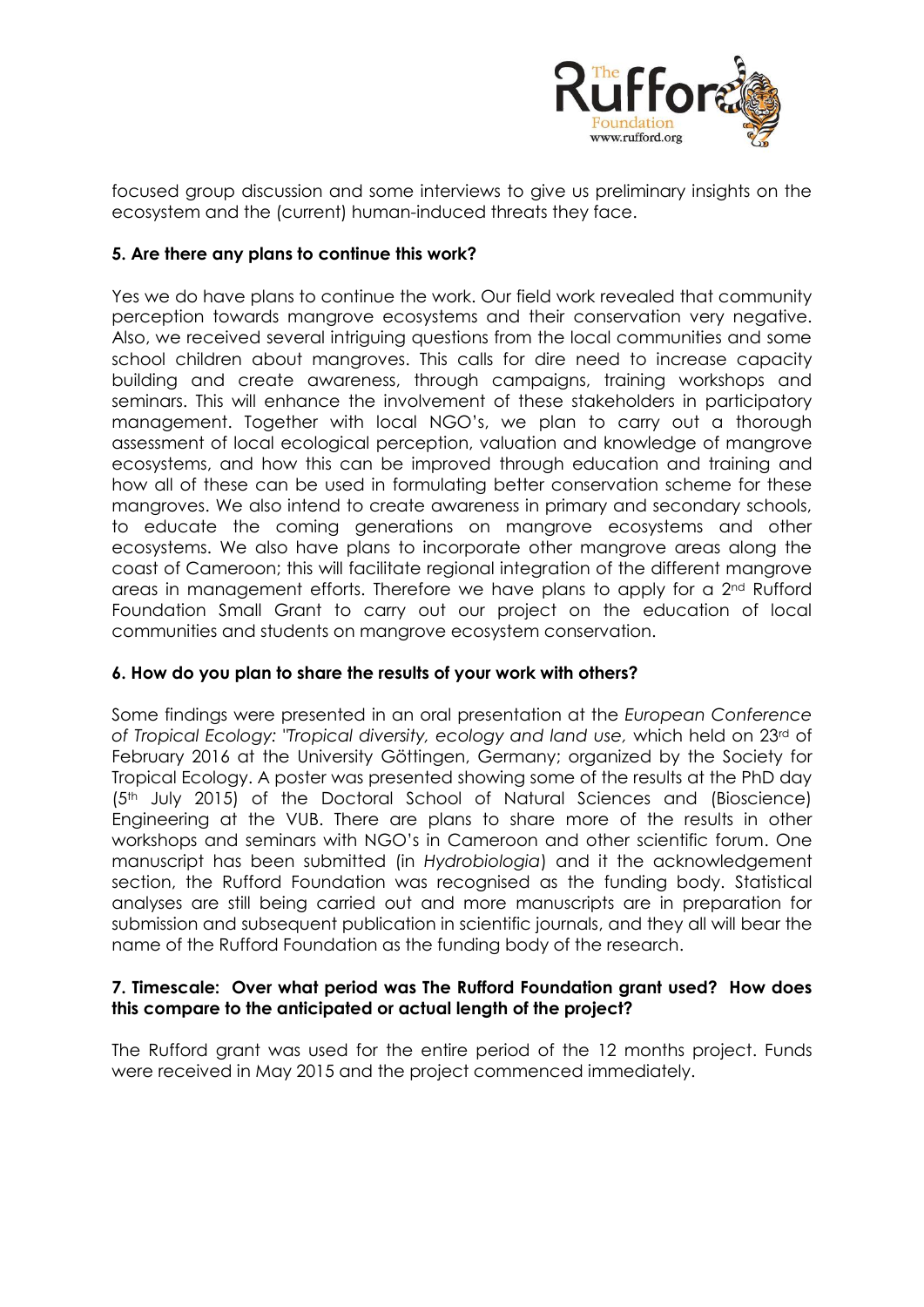

## **8. Budget: Please provide a breakdown of budgeted versus actual expenditure and the reasons for any differences. All figures should be in £ sterling, indicating the local exchange rate used.**

| Item                                                                                                                                                                                                                                                                                                                | <b>Budgeted</b> | <b>Actual</b> | <b>Difference</b> | <b>Comments</b>                                                                                                                                                                                                                                                                              |
|---------------------------------------------------------------------------------------------------------------------------------------------------------------------------------------------------------------------------------------------------------------------------------------------------------------------|-----------------|---------------|-------------------|----------------------------------------------------------------------------------------------------------------------------------------------------------------------------------------------------------------------------------------------------------------------------------------------|
|                                                                                                                                                                                                                                                                                                                     | Amount<br>(E)   | Amount<br>(f) | (E)               |                                                                                                                                                                                                                                                                                              |
| 15<br>Large<br>plastic<br>baths/containers, one for<br>each setup and replicates<br>and controls and water<br>drums                                                                                                                                                                                                 | 400             | 300           | 100               | The excess £100 was used for<br>other items that did cost<br>more than initially budgeted<br>for (see below)                                                                                                                                                                                 |
| Permanent<br>Fluorescent<br>markers to mark propagules<br>to study dispersal (water-<br>Biodegradable<br>insoluble<br>paints were used instead,<br>which are more costly but<br>safer for the environment),<br>paint brushes, paint dyes,<br>paint dissolvent                                                       | 150             | 350           | 200               |                                                                                                                                                                                                                                                                                              |
| hiring<br>Οf<br>and<br>Fuel<br>speedboats and canoes for<br>navigation<br>within<br>the<br>mangroves<br>to<br>harvest<br>propagules, regular checks<br>of experimental set ups,<br>harvesting<br>of<br>and<br>propagules and sampling<br>for plant<br>material<br>for<br>genetic data                               | 1500            | 2000          | 500               | This was much higher than<br>expected because of two<br>reasons (1) increased cost of<br>fuel during the period of the<br>(2)<br>research<br>and<br>the<br>intensive search<br>that was<br>needed<br>for<br>propagule<br>recapture after<br>they had<br>been dispersed over wide<br>distance |
| different<br>$\overline{\phantom{0}}$<br>Transport<br>sites<br>mangrove<br>and<br>payment of local assistants                                                                                                                                                                                                       | 1500            | 1000          | 500               |                                                                                                                                                                                                                                                                                              |
| of<br>needed<br>4.<br><b>Buying</b><br>equipment's<br>such<br>$\alpha$ s<br>refractometer,<br>Leaf-Area<br>Index meter, GPS, tape,<br>digital Camera with geo-<br>rain-boots<br>tagging,<br>for<br>research team members,<br>notebooks,<br>stationary,<br>envelops for storing plant<br>tissue for genetic material | 1000            | 1150          | 150               |                                                                                                                                                                                                                                                                                              |
| Food and accommodation                                                                                                                                                                                                                                                                                              | 250             | 250           | $\mathsf{O}$      |                                                                                                                                                                                                                                                                                              |
| Miscellaneous                                                                                                                                                                                                                                                                                                       | 200             | 200           | $\mathsf{O}$      |                                                                                                                                                                                                                                                                                              |
| Total                                                                                                                                                                                                                                                                                                               | 5000            | 5450          | 450               |                                                                                                                                                                                                                                                                                              |

Note: The additional £450 was covered by our institution.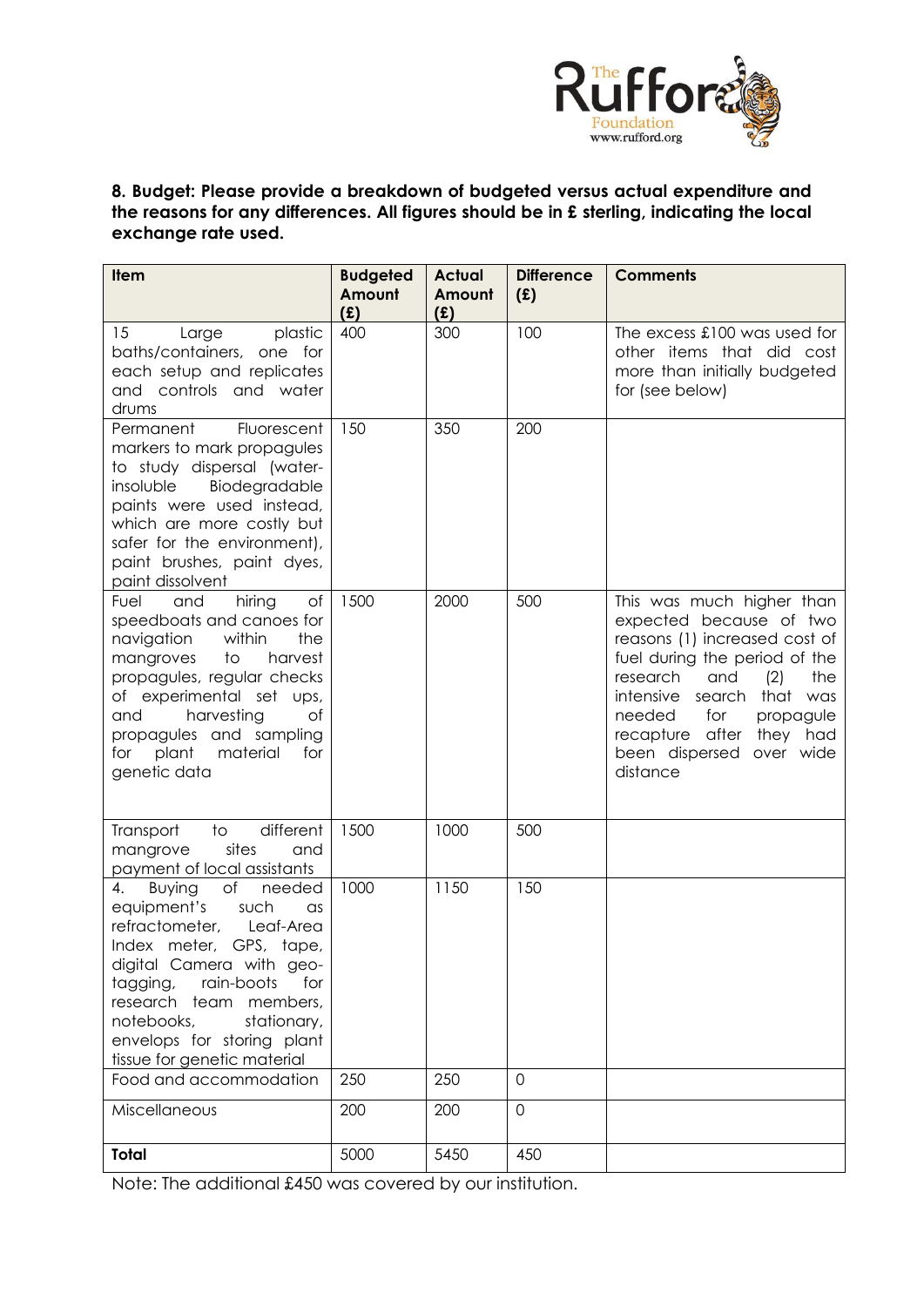

### **9. Looking ahead, what do you feel are the important next steps?**

The next steps would be to educate local communities and other stakeholders through campaigns, training workshops and seminars and to thoroughly assess local ecological perceptions and how these can be integrated into improved conservation schemes. It is also of great relevance for our work to be extended to the three other mangrove areas that span the entire coast of Cameroon. This is because although the Cameroon Estuary (the current study area of this project) is the most disturbed mangrove area, there is a need for regional mangrove protection, because only 7.1% of mangroves are protected in Cameroon, and there is genetic connectivity between some mangrove areas. There is dire need to create nature education programs in the near future to be aired in local and national TV and radio stations. And we have some thoughts which we hope when developed will allow for this.

### **10. Did you use The Rufford Foundation logo in any materials produced in relation to this project? Did the RSGF receive any publicity during the course of your work?**

Yes, the Rufford Foundation logo was used on every page of the oral and on all the poster presentations of our findings. The Rufford logo was inserted as the funding body of the project in all presentations. The Rufford Foundation was also acknowledged in the submitted manuscript (and will be included in subsequent ones under preparation) as the funding body of the project.

## **11. Any other comments?**

I would like to express my sincere gratitude to the Rufford Foundation (UK) for funding this project and allowing me to gain great insights on the field situation of mangroves of the Cameroon Estuary. The combination of both morphophysiological observations and genetic/or genotypic diversity is very crucial for the long term management of these mangroves; and the Rufford grant has enabled this through funding this project. It has been a very rewarding experience and very great opportunity and privilege to have been funded by the Rufford Foundation.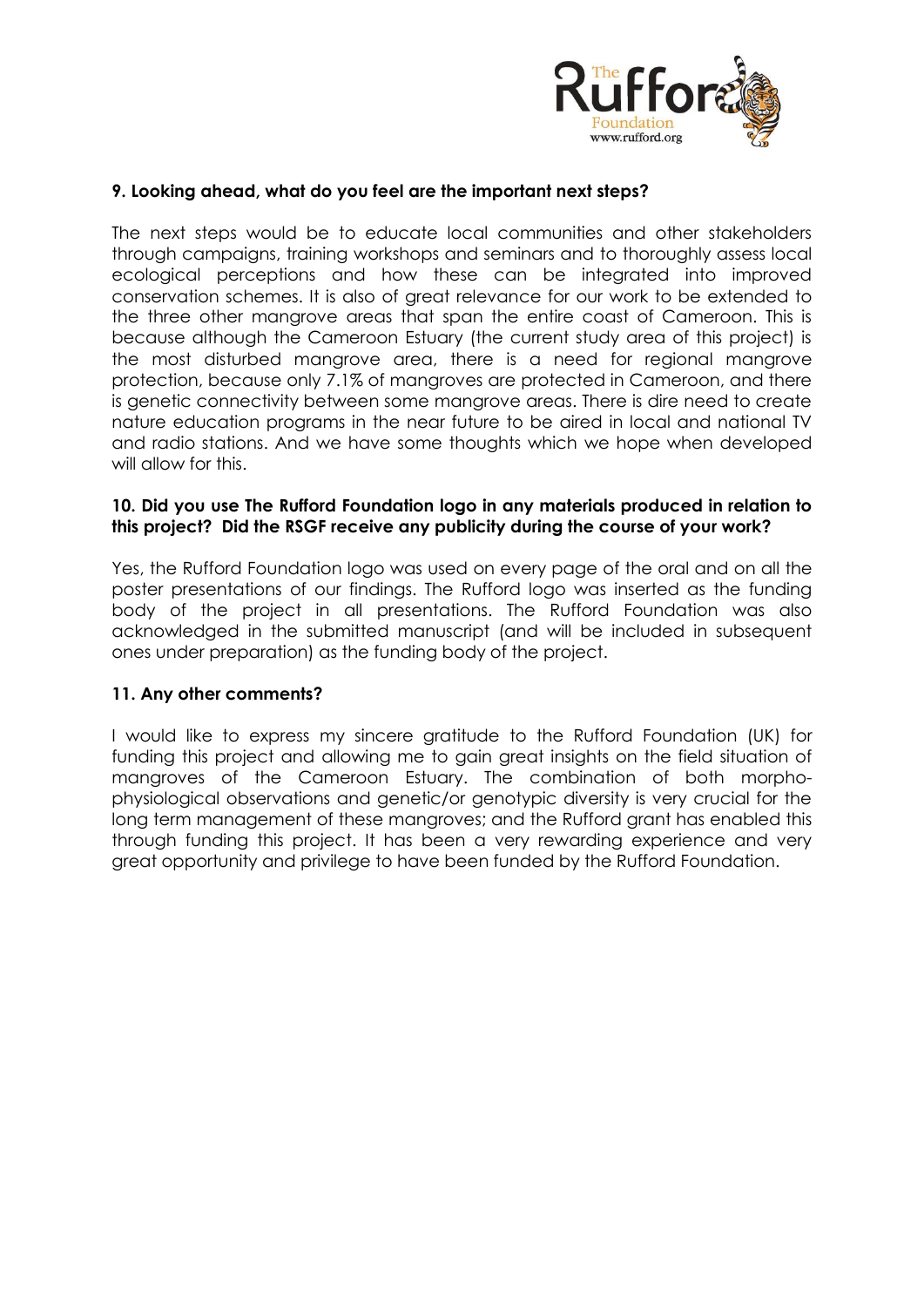



Fig 1. Preliminary results or growth experiments (after 6 weeks in different growth treatment conditions).



Fig 2. Summary of propagule dispersal directions and distances, contemporary migration rates, and dispersal model for mangroves of the linear landscape of the Wouri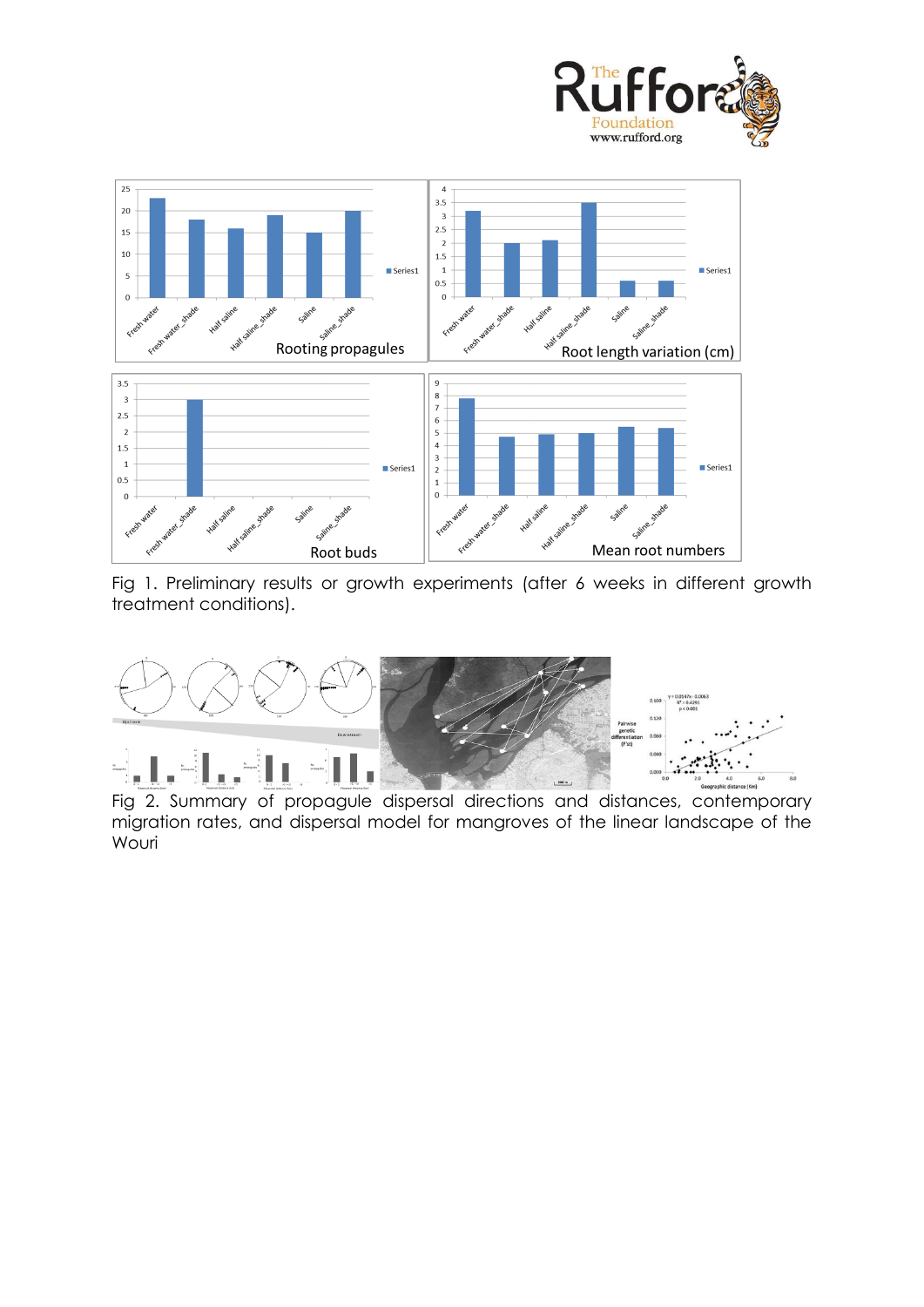



Fig 3. Removal of mangrove sediment severely destabilizes sediments and this will hamper stranding of propagules (A). Heap of compact mangrove sediment used for anti-erosion barriers and for land reclamation into the Wouri River. (B, C). Sand extraction (D) is also a major threat on these mangroves. This could go a long way in altering the natural hydrodynamics of the river and will affect mangroves



Fig. 4. Measuring propagule growth with a young enthusiast who is fascinated about mangroves and nature science (A). Growth experiments, examining new roots and root bumps after the first week (B). Success in our growth experiments evidenced from long roots in optimal conditions (C).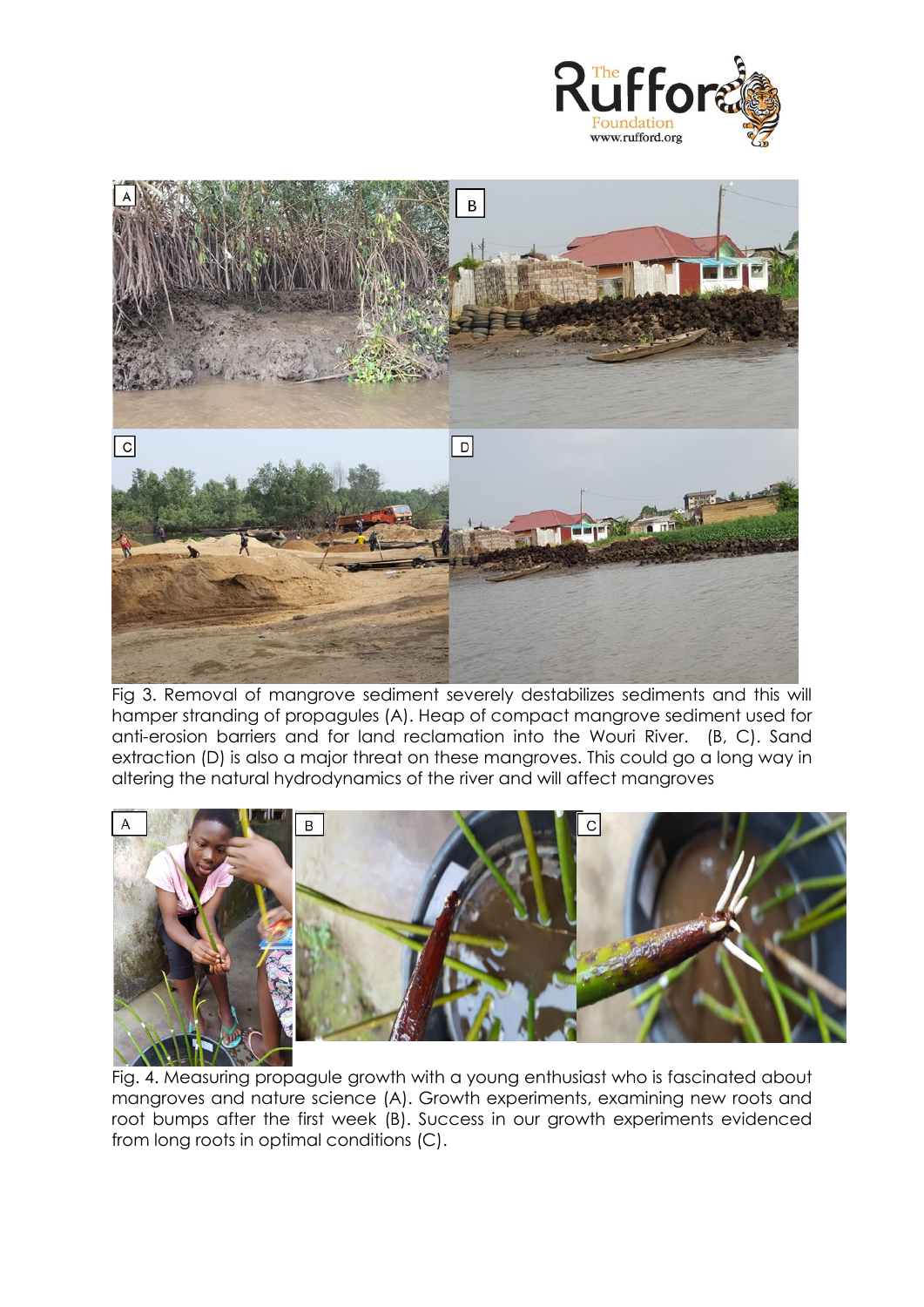



Fig 5. Painted propagules for ready for the capture-release dispersal experiments (A). On the voyage of searching for dispersing propagules over the Wouri River (B). Two of the propagule search team members pose for a picture during a rest/lunch break on a small island on the Wouri River (C).







Fig 6. Tittle slide of the presentation of first results at the European Conference of Tropical Ecology (February 22nd 2016).